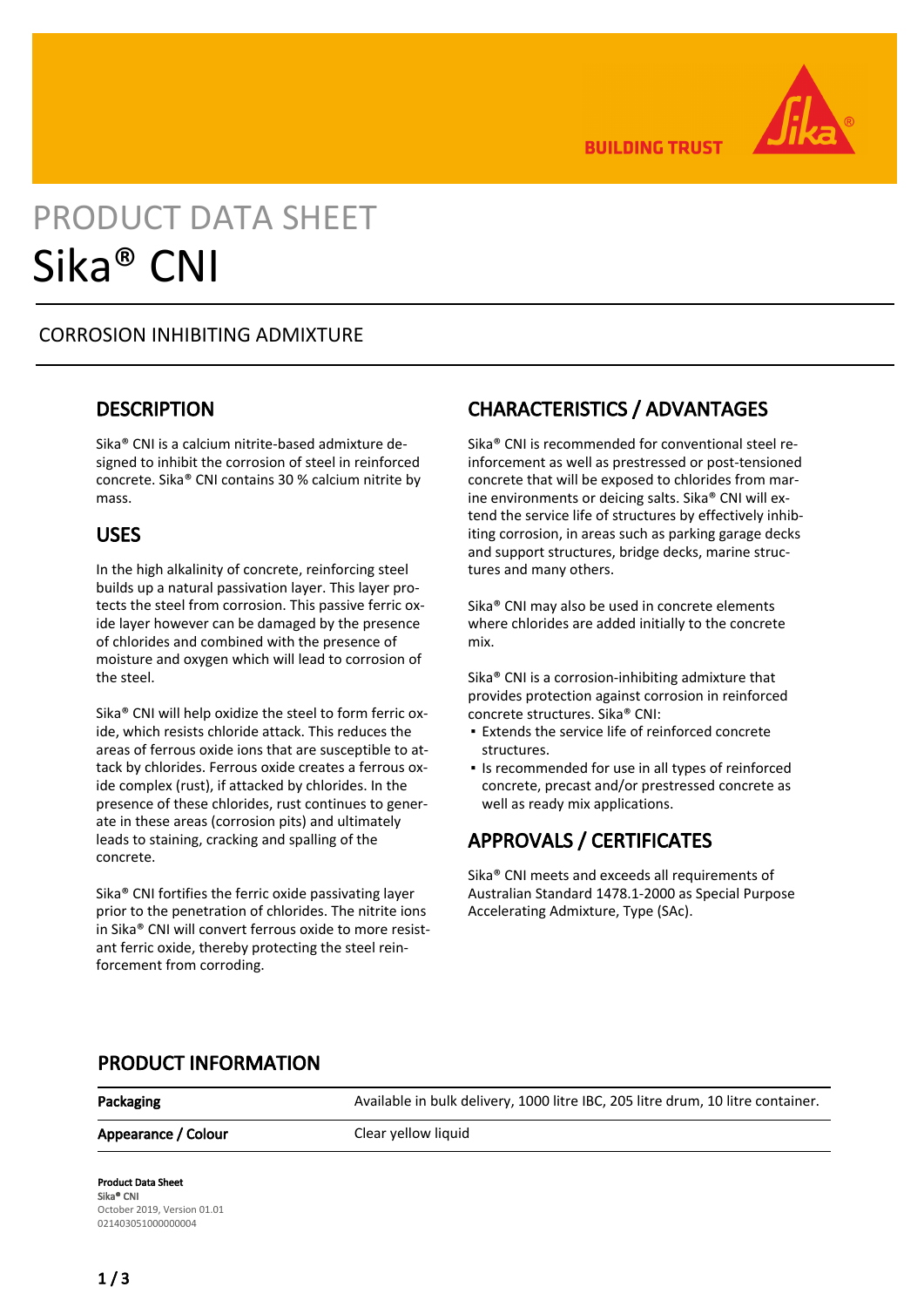| <b>Shelf life</b>              | Sika® CNI will begin to freeze at -15°C. If frozen, thaw out and agitate<br>thoroughly to return to normal state before use.<br>Shelf life when stored in dry warehouse conditions between 5°C - 35°C is<br>two $(2)$ year.                                                                                                                                                                                                                                                                                                                                                                                                                                                                                                                                                                                                                                                                                                                                                                    |
|--------------------------------|------------------------------------------------------------------------------------------------------------------------------------------------------------------------------------------------------------------------------------------------------------------------------------------------------------------------------------------------------------------------------------------------------------------------------------------------------------------------------------------------------------------------------------------------------------------------------------------------------------------------------------------------------------------------------------------------------------------------------------------------------------------------------------------------------------------------------------------------------------------------------------------------------------------------------------------------------------------------------------------------|
| <b>Storage conditions</b>      | Sika® CNI should be stored above 5 °C. If frozen, thaw out and agitate<br>thoroughly to return to normal state before use.                                                                                                                                                                                                                                                                                                                                                                                                                                                                                                                                                                                                                                                                                                                                                                                                                                                                     |
| <b>Specific Gravity</b>        | Approx. 1.24 g/cm <sup>3</sup>                                                                                                                                                                                                                                                                                                                                                                                                                                                                                                                                                                                                                                                                                                                                                                                                                                                                                                                                                                 |
| <b>APPLICATION INFORMATION</b> |                                                                                                                                                                                                                                                                                                                                                                                                                                                                                                                                                                                                                                                                                                                                                                                                                                                                                                                                                                                                |
| <b>Recommended Dosage</b>      | The recommended dosage rate will vary between 10 and 30 litre per cubic<br>meter of concrete, depending on the severity of the corrosion<br>environment. In absence of a specified dosage rate, please contact your<br>local Sika representative. Adjust water content accordingly. Sika® CNI may<br>accelerate the setting time. In order to prevent slump loss or finishing<br>characteristics, a set retarding admixture, like Sika® Retarder N, may be<br>required, especially in warm weather application. The full accelerating<br>effect of Sika® CNI may be used for cold weather concreting.                                                                                                                                                                                                                                                                                                                                                                                          |
| <b>Dispensing</b>              | Measure the required quantity manually or by automated dispenser. Add<br>Sika® CNI directly into the freshly mixed concrete at the end of the<br>batching cycle. When used in combination with other admixtures, care<br>must be taken to dispense each admixture separately into the mix.<br>Mix water adjustment is necessary to account for the water in Sika® CNI<br>and thus, maintain the required water/cementitious ratio.<br>Compatibility with other Admixtures: Sika® CNI can be used with Portland<br>cements compliant with AS, ASTM, AASHTO or CRD specifications. It can be<br>used in combination with other Sika admixtures including microsilica,<br>water reducers, superplasticizers, set retarders and air entrainment<br>agents. Admixtures have to be added separately to the concrete mix in<br>order to deliver the results required. Sika® CNI may slightly reduce the<br>entrained air content and a higher dosage of the air entrainment agent<br>may be required. |

### BASIS OF PRODUCT DATA

All technical data stated in this Product Data Sheet are based on laboratory tests. Actual measured data may vary due to circumstances beyond our control.

### LOCAL RESTRICTIONS

Please note that as a result of specific local regulations the declared data for this product may vary from country to country. Please consult the local Product Data Sheet for the exact product data.

## ECOLOGY, HEALTH AND SAFETY

For information and advice on the safe handling, storage and disposal of chemical products, users shall refer to the most recent Safety Data Sheet (SDS) containing physical, ecological, toxicological and other safety-related data.

# LEGAL NOTES

The information, and, in particular, the recommendations relating to the application and end-use of Sika products, are given in good faith based on Sika's current knowledge and experience of the products when properly stored, handled and applied under normal conditions in accordance with Sika's recommendations. In practice, the differences in materials, substrates and actual site conditions are such that no warranty in respect of merchantability or of fitness for a particular purpose, nor any liability arising out of any legal relationship whatsoever, can be inferred either from this information, or from any written recommendations, or from any other advice offered. The user of the product must test the product's suitability for the intended application and purpose. Sika reserves the right to change the properties of its products. The proprietary rights of third parties must be observed. All orders are accepted subject to our current terms of sale and delivery. Users must always refer to the most recent issue of the local

Product Data Sheet Sika® CNI October 2019, Version 01.01 021403051000000004



**BUILDING TRUST**